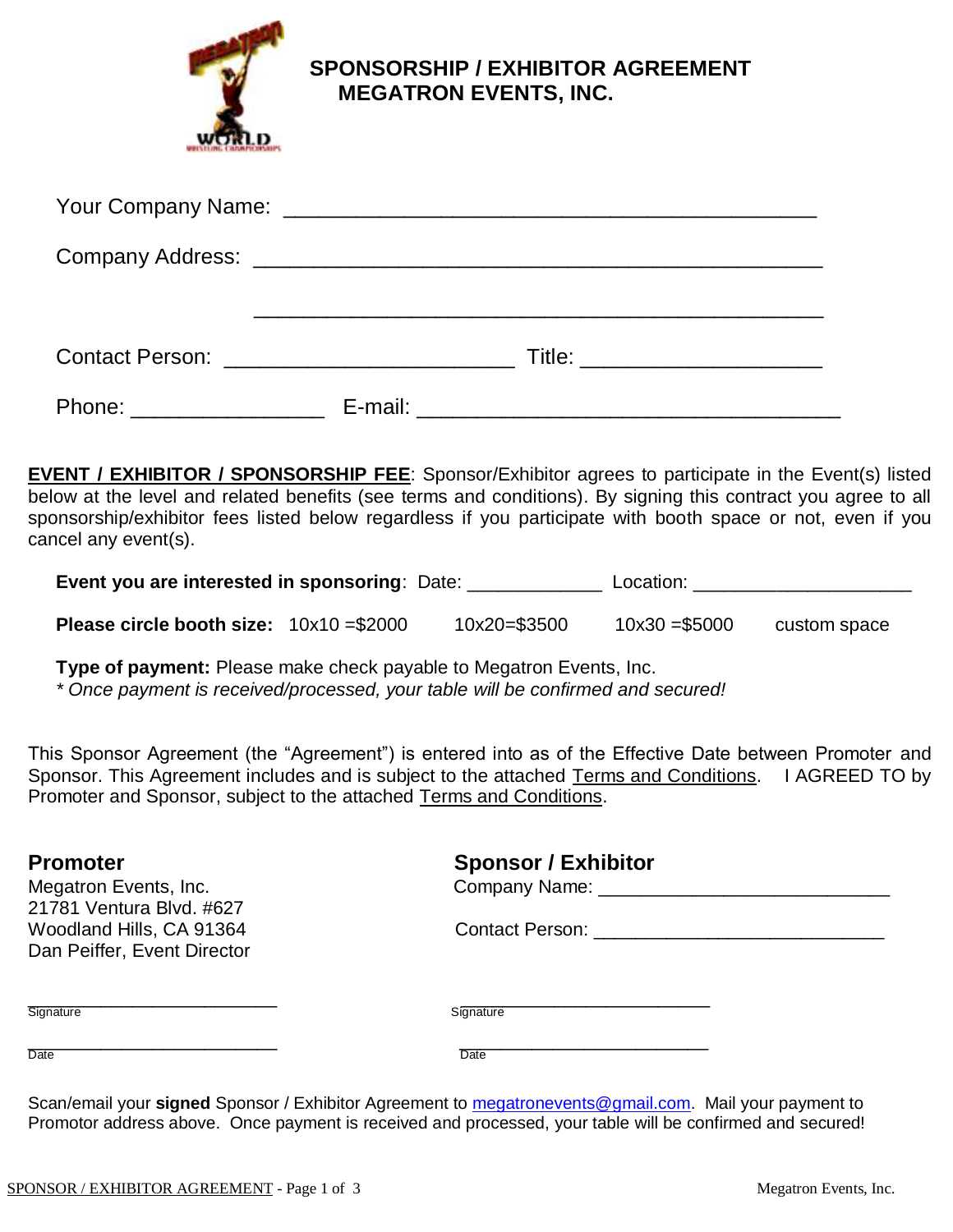

## **SPONSORSHIP / EXHIBITOR AGREEMENT MEGATRON EVENTS, INC.**

## **TERMS AND CONDITIONS OF SPONSOR AGREEMENT**

1. Benefits to Participant. Sponsor acknowledges that promoting and conducting a multi-faceted event such as the Event requires significant Promoter cost, preparation and pre-Event planning, including without limitation obtaining optimal Sponsor participation, marketing, advertising, and developing itineraries, competitions and events comprising the Event. From the Effective Date of this Agreement on, Sponsor acknowledges that Sponsor will derive significant benefit from association with the Event and inclusion of Sponsor's name and/or logo in Event marketing and advertising materials. Therefore, any breach of this Agreement by Sponsor prior to the Event (including any payment breach) will cause Promoter material damage regardless of Sponsor's actual presence at the Event, in that Sponsor will already have received benefit from its association with the Event and inclusion in marketing materials prior to the breach. Promoter will therefore have the rights stated in Section 8 below in the event of Sponsor's breach.

2. **Authority of Promoter**. Promoter will have sole authority and discretion regarding all matters relating to the Event, including without limitation: (a) all advertising, marketing and promotional materials in all forms, including all text and photographic images, distribution in all media forms, and the size, placement and other characteristics of Sponsor logos; (b) the venue and/or the lay-out of such venue; (c) the placement, size and location of booths and similar areas of Sponsors and other participants; (d) the activities conducted in booths and exhibit areas and at the Event generally (including Promoter's good faith refusal to provide entry to and/or removal of any person(s) from the Event, including Sponsor's employees and agents, in Promoter's sole discretion); (e) all itineraries, agendas, attractions, competitions, exhibits and other events comprising the Event; and (f) all text and photographic images in all media forms of the Event or any aspect thereof (including text and photographic images of Sponsor's logo, employees, agents and/or products) for Promoter's use in promoting future events and Promoter's other business interests ((a) through (f) above are collectively the "Event Activities"). Regarding all Event Activities, Promoter will attempt to accommodate the interests of Sponsors, other participants and invitees in a reasonably equitable manner under the circumstances. Notwithstanding the foregoing, Sponsor agrees that Promoter will have sole discretion and authority regarding all Event Activities, and any Promoter actions so taken will not constitute a breach of this Agreement.

3. No Representation. Sponsor acknowledges that the combination of Sponsors and events comprising the Event may change between the Effective Date of this Agreement and the Event. Sponsor agrees that other than as stated in this Agreement, Promoter makes no representations or promises, and Sponsor is not relying on any such Promoter representations or promises, as to any specific aspects of the Event and/or the Event Activities, including without limitation the number and/or nature of any other Sponsors or participants, pricing, fees, venues, booth locations, itinerary, competitions, events, promotions or other Event specifics or activities. ALL PROMOTER WARRANTIES, EXPRESS OR IMPLIED, ARISING UNDER STATE OR FEDERAL LAW, ARE DISCLAIMED AND EXCLUDED FOR ALL PURPOSES.

4. **Sponsor's Participation; Indemnification.** Sponsor represents that Sponsor has authority to participate in the Event and provide all of its logos, materials, products and services in connection with the Event, and that such activities will not violate any contract or other applicable rights of any third party. All Sponsor representatives will conduct themselves in a professional manner in all Event Activities, and will adhere to Promoter's Event rules. Sponsor is solely responsible for any damage or injury resulting from Sponsor's products or services sold, given away or provided at the Event or during Event Activities. Sponsor will not sell or provide any ingestible food or drink products to persons under eighteen (18) years of age. Sponsor will timely set up and break down Sponsor's booth and/or exhibit area to a broom clean condition. Any Sponsor materials and/or products left at the Event will not be Promoter's responsibility, but may be kept by Promoter in its discretion. To the greatest extent allowed by law, Sponsor assumes all risks of participating in the Event and the Event Activities, and indemnifies and holds harmless Promoter and Promoter's agents from and against any and all claims, losses, damages and related expenses (including claims relating to death or injury to persons and damage or destruction of property) of any party in any way arising out of or relating to Sponsor's products, services or participation in the Event or the Event Activities.

5. Additional Provisions. Prior to execution of this Agreement, the parties will (if necessary or appropriate) negotiate, agree to and include on the first page of this Agreement any other agreements between them relating to the Event that are not otherwise addressed in this Agreement (collectively the "Additional Provisions"). Any Additional Provisions after the Effective Date of this Agreement must be pursuant to a mutually signed amendment.

**6. Fee Payment.** Promoter is authorized to obtain a current credit report of Sponsor and/or request that Sponsor provide a current credit report, verification of funds on deposit and/or a financial statement. Sponsor will make all Fee payments to Promoter in good funds within three (3) days of the applicable due dates stated on the first page of this Agreement. Any Fee or portion thereof will be deemed earned by Promoter as of Promoter's receipt of such payment. Should Sponsor fail to pay Promoter any portion of the Fee when due, or if a Promoter payment is returned for insufficient funds, as a non-exclusive remedy of Promoter, Sponsor will promptly pay to Promoter, in addition to the payment due, a late charge of the lesser of ten percent (10%) of the Fee payment due or the highest amount allowed by applicable law, as an administrative fee and not as a penalty.

**7. Permitted Delays.** Promoter's performance under this Agreement may be delayed or excused on account of, and for the duration of, one or more of the following: (a) Additional Provisions; (b) Sponsor's acts, omissions or failure to timely make payments; (c) acts of God, inclement weather, or fire/casualty loss; (d) unavailability of venue, labor, services or products, (e) disputes with Sponsor (which will allow Promoter to suspend performance and exercise other rights stated herein until resolved); and (f) other events or causes beyond Promoter's reasonable control.

8. Sponsor Breach; Remedies. All Sponsorship monies per agreement must be paid in full per contract even if Sponsor does not attend the event or cancel participation after signing the contract. In the event of Sponsor's breach of any provision of this Agreement, Promoter may notify Sponsor in writing of such breach, after which Sponsor will have five (5) days from the date of receipt of such notice to cure such breach (if such breach is capable of cure). In the event such breach is not cured within such period, Promoter, in its sole discretion and upon written notice to Sponsor, may pursue any one or more of the following non-exclusive remedies: (a) terminate this Agreement; (b) retain any monies previously paid by Sponsor; (c) declare all unpaid Fee payments then owing immediately due and payable; (d) to the extent previous Fee payments (if any) are insufficient, invoice Sponsor for any Promoter services performed or products provided prior to the